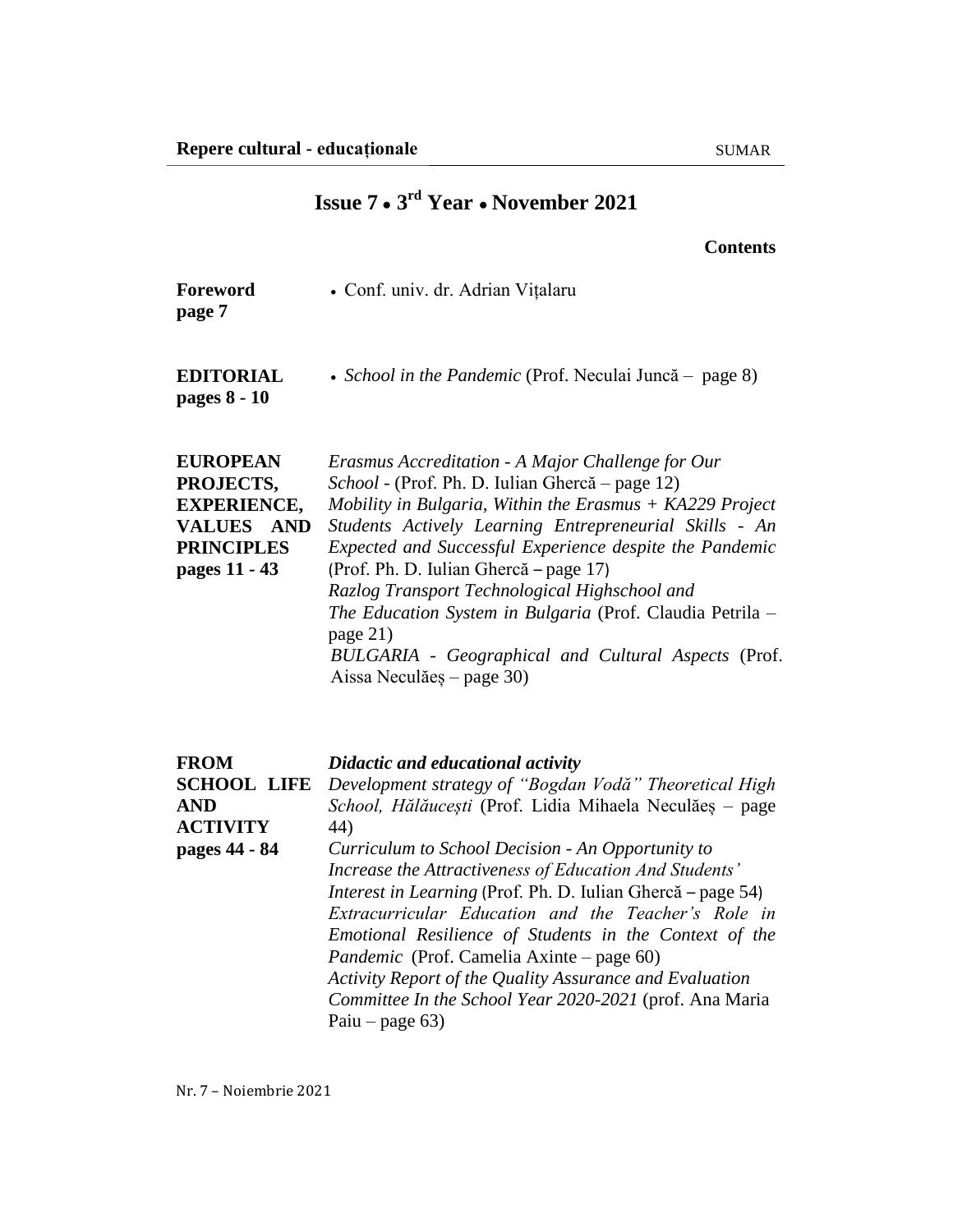*CRED - Professional Development, Lifelong Learning (III)* (Prof. Mihaela Juncă – page 66)

*A New School Year* (Prof. librarian Agnesa Leahu – page 70)

## *Projects and partnerships*

*About ROSE and Its Impact* (Prof. Alina Căşuneanu *–* page 72)

*Educational Project - What Will It Be Like in the 5th Grade? The Transition from Primary to Secondary Education* (Prof. Mihaela Juncă – page 75)

## *With students, for students and about students*

 *Impressions of Students Participating in Mobility in Bulgaria*

- Leonard Gabriel Rotaru,  $12^{th}$  grade A page 80
- Iulian Denis Paraschiv,  $12^{th}$  grade A page 81
- Irinel Codrin Păun,  $12^{th}$  grade A page 81
- Andra Tereza Bejan,  $12^{th}$  grade B page 82
- Adina Bîlha,  $12^{th}$  grade B page 82
- Gabriela Ciobanu,  $12^{th}$  grade B page 83
- Denis Fechet,  $12^{th}$  grade  $B$  page 84

| <b>SCIENTIFIC</b> | Portraits of Evocations - Monsignor Anton Gabor (Prof.            |
|-------------------|-------------------------------------------------------------------|
| <b>ACTIVITY</b>   | Ph. D. Iulian Ghercă – page 85)                                   |
| pages 85 - 121    | Achieving the European Economic Community and the                 |
|                   | Euroatom - Common Market: From Initiative to                      |
|                   | <i>Realisation</i> (Prof. Ph. D. Iulian Ghercă page 89)           |
|                   | History Retrieved - Romania on the Eastern Front $(IV)$ :         |
|                   | "Across the Dniester - Odessa" (Prof. Neculai Juncă -<br>page 95) |
|                   | Book presentation - The End of History and the Last Man,          |
|                   | by Francis Fukuyama (Prof. Ph. D. Iulian Ghercă – page            |
|                   | 104)                                                              |
|                   | Through the Window of History - The Country of Moldova            |
|                   | in the International Political Context at the End of the 17th     |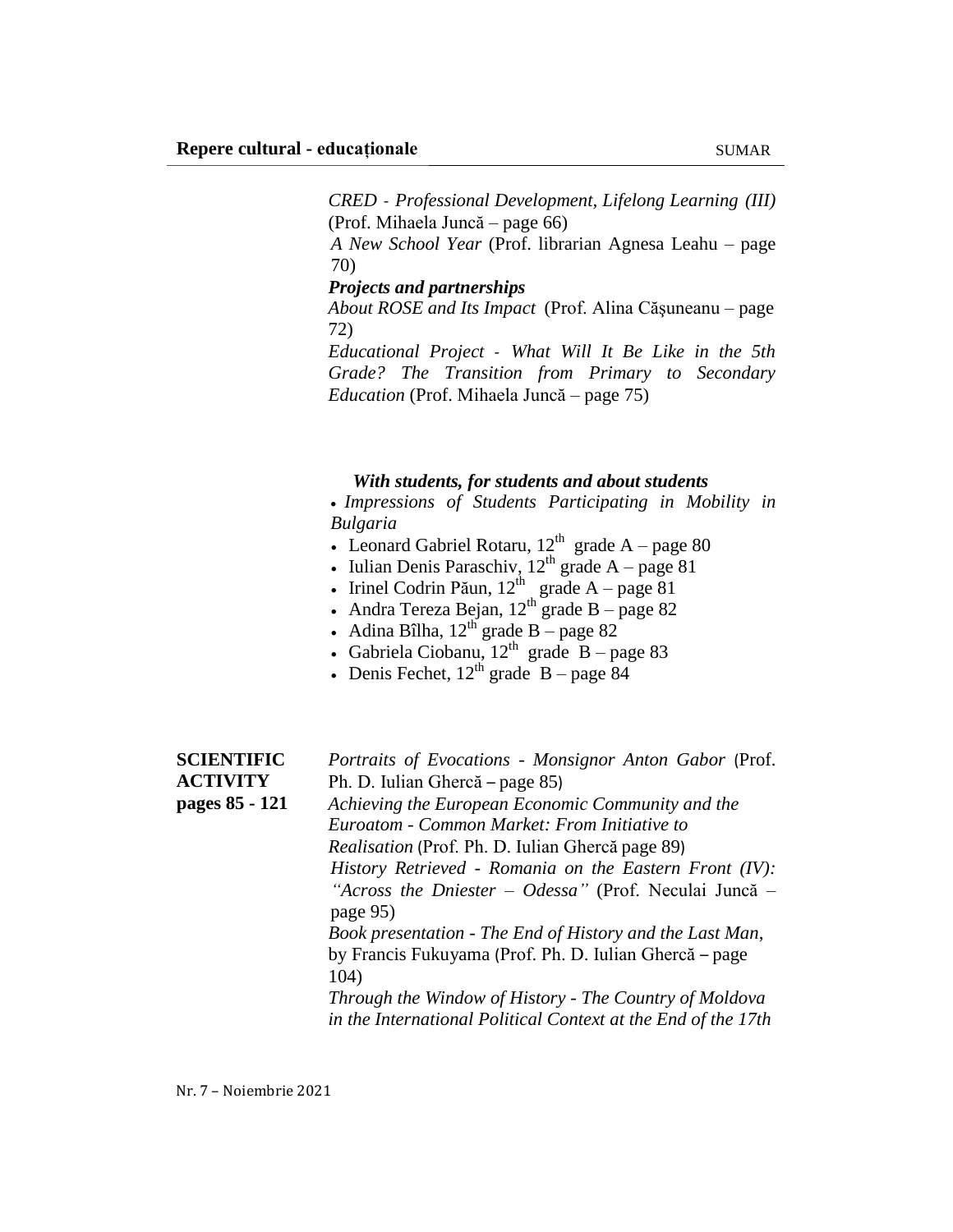*Century and the Beginning of the 18th Century (Prof. Daniela Camelia Axinte* – page 110) *Conflict Mediation in the Education System The Need for the Mediation Process in the Educational Context* (prof. Neculai Juncă – page 118)

**KALEIDOSCOPE** *A Brief History of Vaccines* (Prof. Alina Căşuneanu *–* page **pages 122 - 172** 122)

*Valorisation of Verbal Communication Valences by* 

*the Teacher and the Pre-school Child* (prof. Alexandra Pauleți *–* page 126)

*Pedagogy of Jesus (III) B - The Main Teaching Methods Used by the Saviour Jesus Christ* (Prof. Lidia Petrescu – page 133)

 *Legenda lui Moș Crăciun* (Prof. librarian Agnesa Leahu – page 137)

 *Au pornit colindători (*Prof. librarian Agnesa Leahu – page 139)

*Day of Silence for Catholic Teachers in the Diocese of Iași!* (Prof. Lidia Petrescu – page 141)

*Hălăucești: The 125th Jubilee of the Canonical Establishment of the Province "Saint Joseph, Husband of the Blessed Virgin Mary" of the Minor Conventual Friars from Romania* (Prof. Lidia Petrescu – page 144)

*Ora de Net, a European Program That Promotes Creative, Useful and Safe Use of the Internet for Children* (Prof.

Mona Ionela Hazu – page 147)

*Gerovital, the elixir of Ana Aslan* (Prof. Lenuța Enoiu – page 151)

*Buzau County - Physical-Geographical Study* (Prof. Ph. D. Lucian Spiridon – page 154)

*Subcarpathians* (Prof. Ph. D. Lucian Spiridon – page 164)